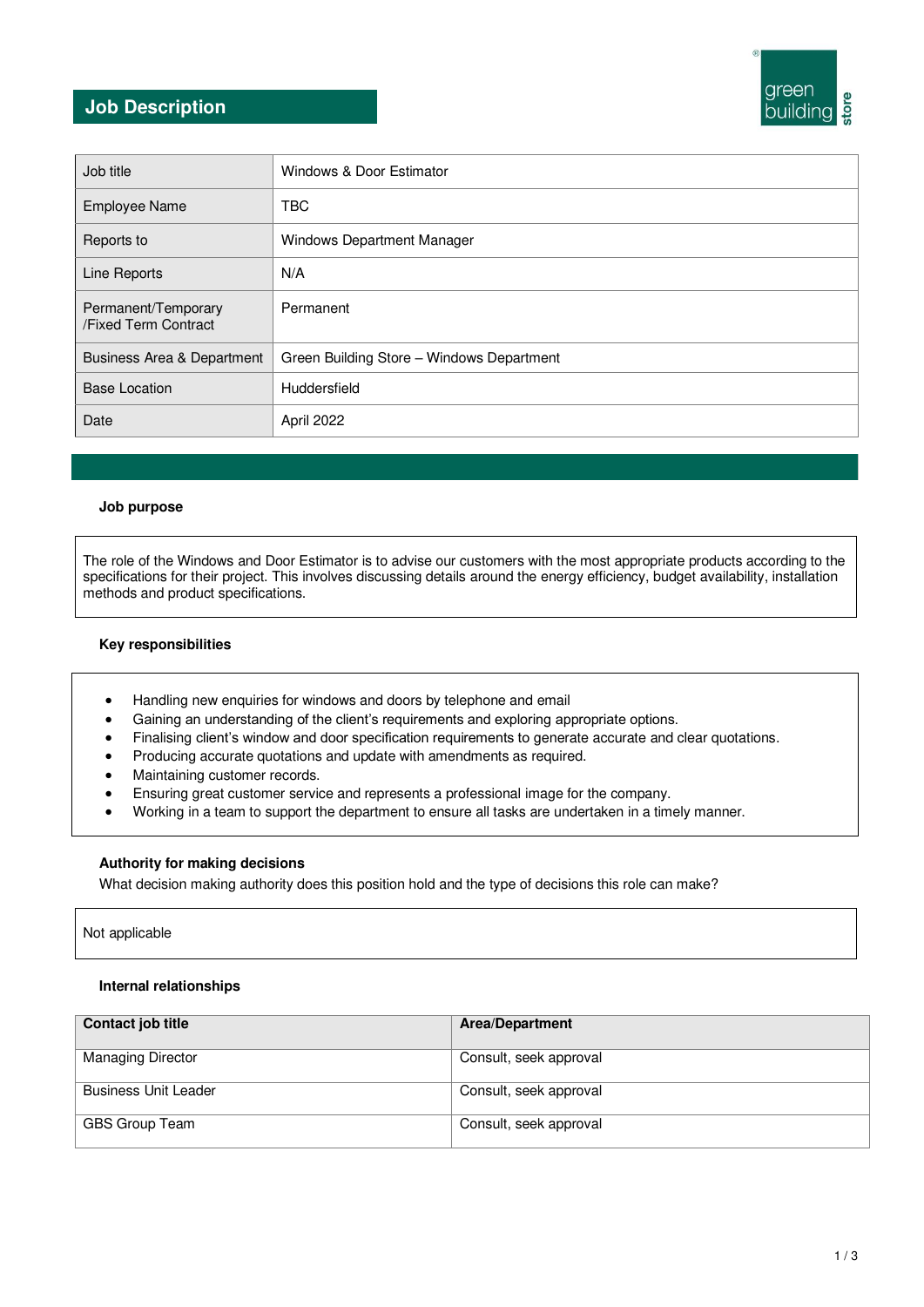# **External relationships**

| <b>External contact details</b> | Nature of the external relationship |
|---------------------------------|-------------------------------------|
| Customers                       | Advise, Consult                     |
| Suppliers/Contractors           | Advise, Consult                     |

#### **Education & qualifications**

| <b>Desirable</b>                                                                                                                                                  | <b>Essential</b>                                 |
|-------------------------------------------------------------------------------------------------------------------------------------------------------------------|--------------------------------------------------|
| Education demonstrating your numeracy, literacy<br>and technical aptitude, e.g. A 'levels, HNC or<br>degree or equivalent relevant construction<br>qualification. | • 3 O'Levels / GSCEs including Maths and English |

#### **Work experience**

| <b>Desirable</b>                                                                                                                                         | <b>Essential</b> |
|----------------------------------------------------------------------------------------------------------------------------------------------------------|------------------|
| Interest in energy efficient buildings<br>Experience of window and door estimation or a<br>$\bullet$<br>similar technical estimating role.<br>CAD skills |                  |

#### **Technical competencies**

Good level of computer literacy and strong aptitude to learn new software.

Experience of reading drawings in PDF or CAD software.

Experience of communicating with building professionals and clients.

#### **Behavioural competencies**

- Ability to build strong relationships in a professional and friendly manner
- Highly organised and pays close attention to detail
- Excellent verbal and written communication skills
- Can multi-task and work to deadlines as needed
- Demonstrates a willingness to work with others as a team player
- Ability to work effectively with limited supervision after initial training period
- Maintain professionalism at all times
- Able to deal with problems in a calm manner

| <b>Line Manager</b> | <b>Employee</b> |
|---------------------|-----------------|